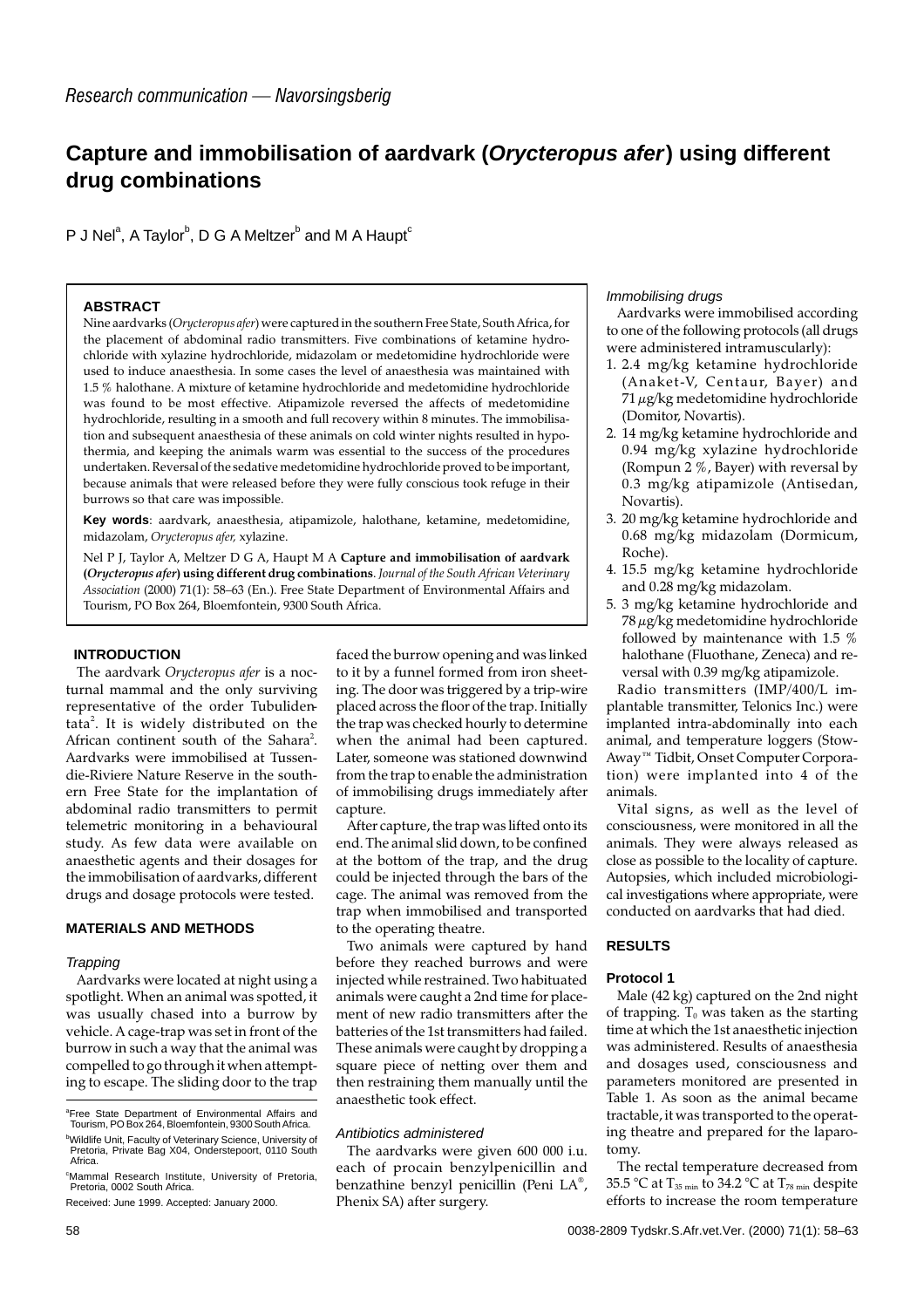| Time (Tx)<br>(min)  | Drug administered                                                            | <b>Dosage</b>                                   | Notes/animal activity                                                                          | <b>Rectal temperature</b><br>$(^{\circ}C)$ | <b>Pulse rate</b><br>(per min) | <b>Respiratory rate</b><br>(per min) |
|---------------------|------------------------------------------------------------------------------|-------------------------------------------------|------------------------------------------------------------------------------------------------|--------------------------------------------|--------------------------------|--------------------------------------|
| 0                   | Medetomidine hydrochloride<br>Ketamine hydrochloride                         | 71 $\mu$ g/kg<br>$2.4 \text{ mg/kg}$            |                                                                                                |                                            |                                |                                      |
| 6                   |                                                                              |                                                 | Animal unconscious                                                                             |                                            | 100                            | 18                                   |
| 35                  |                                                                              |                                                 | Unconscious                                                                                    | 35.5                                       | 85                             | 14                                   |
| 50                  |                                                                              |                                                 | Laparotomy started                                                                             | 34.9                                       | 82                             | 12                                   |
| 70                  |                                                                              |                                                 | Unconscious                                                                                    | 34.3                                       | 80                             | 12                                   |
| 78                  |                                                                              |                                                 | Laparotomy completed                                                                           | 34.2                                       | 80                             | 12                                   |
| 80                  | Procain benzylpenicillin<br>Benzathine benzylpenicillin<br>Sodium salicilate | 600 000 i.u.<br>600 000 i.u.<br>$60 \text{ mg}$ | Animal wakes up suddenly and<br>needs manual restraint                                         |                                            |                                |                                      |
| 82                  | Ketamine hydrochloride                                                       | 1.8 mg/kg                                       |                                                                                                |                                            |                                |                                      |
| 85                  |                                                                              |                                                 | Animal tractable                                                                               |                                            |                                |                                      |
| 100                 | Ketamine hydrochloride                                                       | $2.3 \text{ mg/kg}$                             | Strong voluntary movement                                                                      |                                            |                                |                                      |
| 110<br>120<br>1 day | Ketamine hydrochloride                                                       | $1.8 \text{ mg/kg}$                             | Strong voluntary movement<br>Animal released at burrow<br>Animal out of burrow, fully recovers |                                            |                                |                                      |

and placing heated water bottles against the animal's body. When the antibiotic was administered after the procedure, the animal reacted violently and had to be restrained manually. Despite the administration of an additional 75 mg ketamine hydrochloride, it started to struggle again within 10 minutes. Subsequent additional intra-muscular dosages of 50 mg and 75 mg ketamine hydrochloride did not result in adequate immobilisation of the aardvark and it was finally released at  $T_{120 \text{ min}}$  because it became extremely difficult to restrain. The animal left the burrow the following night and was behaving normally. The total dosage of ketamine hydrochloride used during the procedure was 350 mg or 8.33 mg/kg .

## **Protocol 2**

Male (32 kg) captured on the 3rd night of trapping. Additional ketamine hydrochloride was administered before and a few times during the operation to maintain an adequate level of anaesthesia (Table 2). When the pulse rate decreased to 40 beats/minute at  $T_{40 \text{ min}}$  0.03 mg/kg atropine sulphate was administered i.m. At  $T_{55 \text{ min}}$  it was decided that the frequency at which additional dosages of ketamine hydrochloride were required would be a problem, and l mg medetomidine hydrochloride was administered i.m. A total of 850 mg ketamine hydrochloride (26.5 mg/ kg) was administered in divided dosages to complete the procedure. After the procedure, atipamizole hydro-

chloride was administered i.m. at

0.3 mg/kg and the animal placed in front of the burrow where it was captured. The aardvark regained consciousness sufficiently to enable it to crawl into the burrow within 15 minutes. It did not leave the burrow. After 3 days it was excavated and found dead. It appeared that the animal probably died of asphyxiation, as the nostrils were blocked with soil, and atelectasis of both lungs was observed. There was no evidence of an infectious process.

## **Protocol 3**

Female (37 kg) captured on the 2nd night of trapping. She had notably more external parasites (predominantly mites) than the previous 2 animals and was visibly emaciated. The animal's body tem-

Table 2. **Results of using an intra-muscular combination of ketamine hydrochloride and xylazine hydrochloride.**

| Time $(Tx)$<br>(min) | Drug administered                                                              | <b>Dosage</b>                                              | Notes/animal activity                                                                                                                 | <b>Rectal temperature</b><br>$(^{\circ}C)$ | <b>Pulse rate</b><br>(per min) | <b>Respiratory rate</b><br>(per min) |
|----------------------|--------------------------------------------------------------------------------|------------------------------------------------------------|---------------------------------------------------------------------------------------------------------------------------------------|--------------------------------------------|--------------------------------|--------------------------------------|
| 0                    | Xylazine hydrochloride<br>Ketamine hydrochloride<br>Atropine sulphate          | $0.94$ mg/kg<br>14 mg/kg<br>$0.03$ mg/kg                   |                                                                                                                                       |                                            |                                |                                      |
| 7                    |                                                                                |                                                            | Immobilised and tractable                                                                                                             |                                            |                                |                                      |
| 20                   | Ketamine hydrochloride                                                         | $4.7 \text{ mg/kg}$                                        | Slight limb movements<br>Laparotomy started after dosage                                                                              | 37.5                                       | 60                             | 12                                   |
| 30                   |                                                                                |                                                            |                                                                                                                                       | 35.4                                       | 52                             | 12                                   |
| 40                   | Ketamine hydrochloride                                                         | $3.1 \text{ mg/kg}$                                        | Intra-venous follow up dosage given<br>due to voluntary movements                                                                     | 33.7                                       | 40                             | 12                                   |
|                      | Atropine sulphate                                                              | $0.03$ mg/kg                                               |                                                                                                                                       |                                            |                                |                                      |
| 50<br>55             | Ketamine hydrochloride<br>Ketamine hydrochloride<br>Medetomidine hydrochloride | $3.1 \text{ mg/kg}$<br>$1.5 \text{ mg/kg}$<br>$0.03$ mg/kg | Voluntary movements during surgery<br>Intra-muscular follow up dosage<br>due to voluntary movements                                   | 33.7                                       | 48                             | 12                                   |
| 60                   | Procain benzylpenicillin<br>Benzathine benzylpenicillin<br>Sodium salicilate   | 600 000 i.u.<br>600 000 i.u.<br>$60 \text{ mg}$            |                                                                                                                                       |                                            |                                |                                      |
| 75<br>90<br>3 Days   | Atipamizole hydrochloride                                                      | $0.3 \text{ mg/kg}$                                        | Animal placed in front of burrow<br>Animal moved into burrow unaided<br>Animal does not exit burrow<br>Found dead due to asphyxiation |                                            |                                |                                      |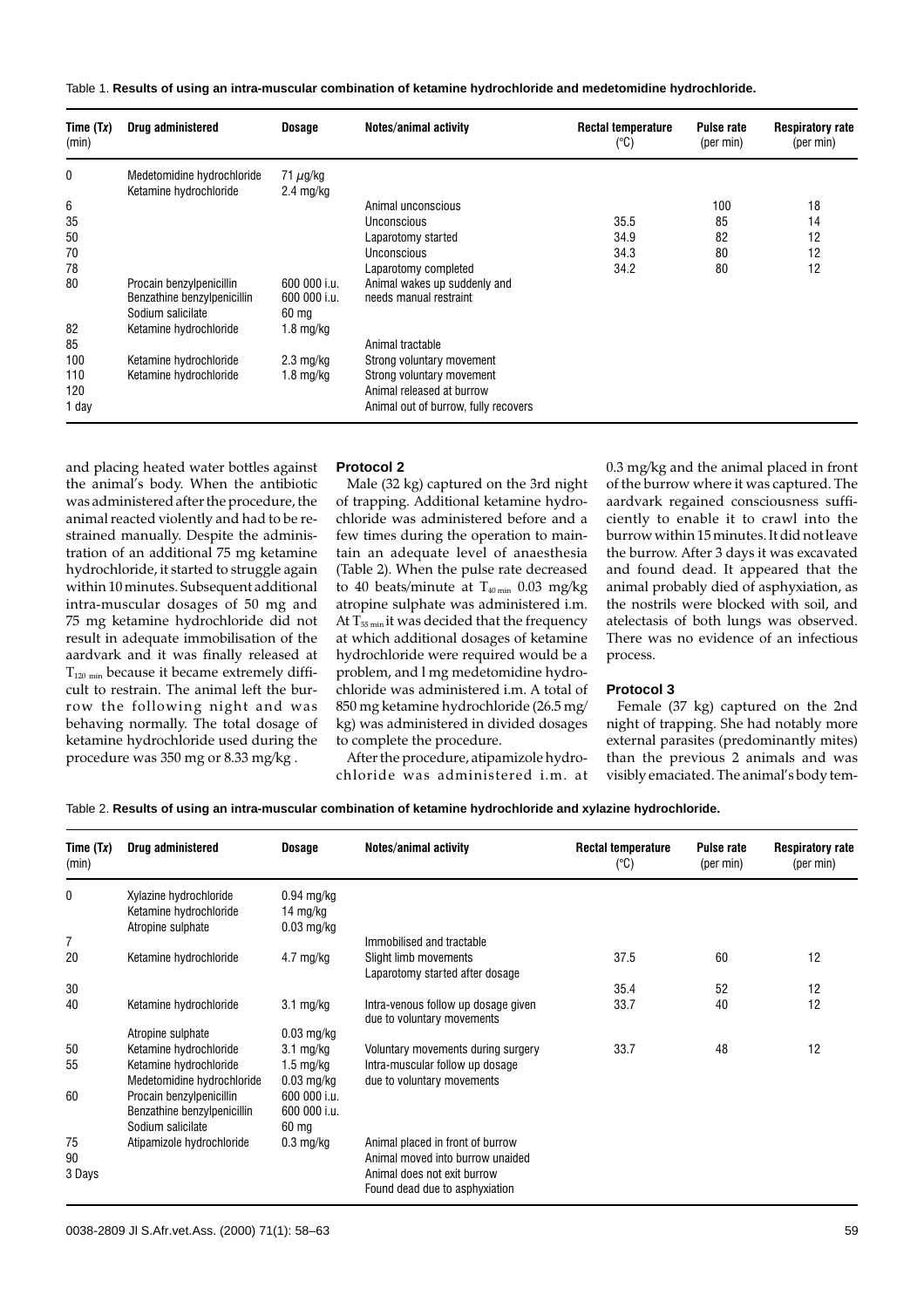Table 3. **Results of using an intra-muscular combination of ketamine hydrochloride and midazolam.**

| Time (Tx)<br>(min)                          | Drug administered                                                                                      | <b>Dosage</b>                                       | <b>Notes/animal activity</b>                                                                                                                                                                                                                                                                      | <b>Rectal temperature</b><br>$(^{\circ}C)$ | <b>Pulse rate</b><br>(per min) | <b>Respiratory rate</b><br>(per min) |
|---------------------------------------------|--------------------------------------------------------------------------------------------------------|-----------------------------------------------------|---------------------------------------------------------------------------------------------------------------------------------------------------------------------------------------------------------------------------------------------------------------------------------------------------|--------------------------------------------|--------------------------------|--------------------------------------|
| 0                                           | Midazolam<br>Ketamine hydrochloride                                                                    | $0.68$ mg/kg<br>20 mg/kg                            |                                                                                                                                                                                                                                                                                                   |                                            |                                |                                      |
| 3.5<br>30                                   | Ketamine hydrochloride<br>Oxygen via face mask                                                         | $8.1 \text{ mg/kg}$<br>$4\ell$ min                  | Unconscious                                                                                                                                                                                                                                                                                       | 35.4                                       | 84                             | 16                                   |
| 36<br>40                                    |                                                                                                        |                                                     | Laparotomy started                                                                                                                                                                                                                                                                                | 35.5                                       | 72                             | 14                                   |
| 45<br>50                                    | Ketamine hydrochloride<br>Procain benzylpenicillin<br>Benzathine benzylpenicillin<br>Sodium salicilate | $5.4 \text{ mg/kg}$<br>600 000 i.u.<br>600 000 i.u. | Unconscious, deep pain reflex present<br>Laparotomy completed                                                                                                                                                                                                                                     | 33.7                                       | 64                             | 12                                   |
| 60<br>80<br>110<br>165<br>225<br>$1.5$ days |                                                                                                        |                                                     | Wrapped in blanket in heated vehicle<br>Slight voluntary limb movements<br>Retracts tongue, strong limb movements<br>Difficult to restrain, so released in veld<br>Left to enter burrow<br>Animal does not exit burrow<br>Dug up but is barely alive<br>Dies, probably as a result of hypothermia |                                            |                                |                                      |

perature continued to drop in spite of the fact that the operation room was heated (Table 3).

Additional doses of ketamine hydrochloride were required to maintain an adequate level of surgical anaesthesia during the course of the procedure. A total of 1240 mg (33.5 mg/kg) ketamine hydrochloride was used. After the operation, the animal was taken to the capture site and kept in a heated vehicle. The outside temperature was 0 °C.

At  $T_{165 \text{ min}}$  the animal was released because it was becoming difficult to restrain inside the vehicle. It displayed compulsive digging and sniffing, even while partially on its side, and this continued until  $T_{225 min}$  when the animal became relaxed, with drooping eyelids, and only moved when disturbed. At this stage the animal was released into the burrow. Although the rectal temperature was not monitored with a thermometer until the aardvark was released, it felt warmer to touch at  $T_{225 \text{ min}}$  than at  $T_{50 \text{ min}}$ , possibly because of the constant muscular activity.

The aardvark did not leave the burrow the following evening, and was dug up the following morning. It was found moribund, barely breathing and very cold. A digital thermometer did not register its temperature and the animal died within 15 minutes. The *post mortem* examination revealed multifocal disseminated yellow-white hard nodules 1–3 mm in diameter throughout the lungs. Areas of severe superficial congestion were found in the caudal lobes of the left lung. The pathological indicated subacute, multifocal to disseminated pneumonia. No other abnormalities were found. Lung samples were cultured for aerobic bacteria and*Actinobacillus suis* was identified as the cause of the pneumonia. The cause of death is thought to have been hypothermia, aggravated by the poor condition resulting from the pneumonia.

## **Protocol 4**

Female (45 kg) in good condition was captured on the night that the trap was set. Its body temperature immediately after capture was 37.9 °C (Table 4). Time taken to become recumbent was 4 minutes, but the animal still moved quite strongly. At  $T_{7\text{min}}$ , 4.4  $\mu$ g/kg medetomidine hydrochloride was administered, after which movements ceased. From  $T_{25 min}$ , oxygen was administered using a face mask. At  $T_{30 \text{ min}}$ , the animal was able to feel deep pain and 300 mg ketamine hydrochloride was administered intravenously. The animal went into apnoea following this injection; 40 mg doxapram hydrochloride (Dopram® injection, 20 mg/m $\ell$ , Intramed) was administered i.v., after which respiration resumed.

After implanting the transmitter, 4 mg betamethasone (Betsolan Soluble injection, Janssen) was administered (i.v.) together with a combination of 600 mg phenylbutazone, 120 mg sodium salicilate (Arthridine® , 200 mg phenylbutazone/ml, 40 mg Na-salicylate/ml, Virbac Laboratories) i.m. A combination of 20 000 i.u./kg procain benzylpenicillin and 20 000 i.u./kg benzathine benzylpenicillin (Peni LA®, Phenix SA) was administered as an antibiotic.

During the operation and until release, the animal was kept warm with hot-water bottles and a blanket. From  $T_{50 \text{ min}}$  to  $T_{85 \text{ min}}$ .

It was kept in a vehicle with the heater on. In total, 994.5 mg ketamine hydrochloride was administered (22.1 mg/kg). The aardvark left the burrow the following evening and made a complete recovery.

## **Protocol 5**

The combination of ketamine hydrochloride and medetomidine hydrochloride as induction agents, followed by maintenance of anaesthesia using 1.5 % halothane, was used in 8 animals, 3 females and 2 males, with weights ranging between 19 and 43 kg (Table 5).

The operations were usually completed within 30 minutes of arrival of the animals at the theatre. After the operations were completed, pure oxygen was administered by face mask at  $25 \text{ m}$ //kg/minute using an open system, until voluntary movements commenced. This usually occurred 20–60 minutes after halothane administration was discontinued. Administration of medetomidine hydrochloride rendered the animals calm and tractable during transport, which took 10–15 minutes, back to the capture site. At the capture site the animals were placed in sternal recumbency and atipamizole hydrochloride administered at 0.34–0.45 mg/kg i.m. The animals were then left to recover undisturbed. Some movement was usually evident within 3 minutes of the atipamizole injection. Recovery was smooth in all cases and the animals were usually ambulatory within 8 minutes of the atipamizole injection. Some individuals resumed normal feeding activities within 10 minutes. No mortalities occurred when using this protocol.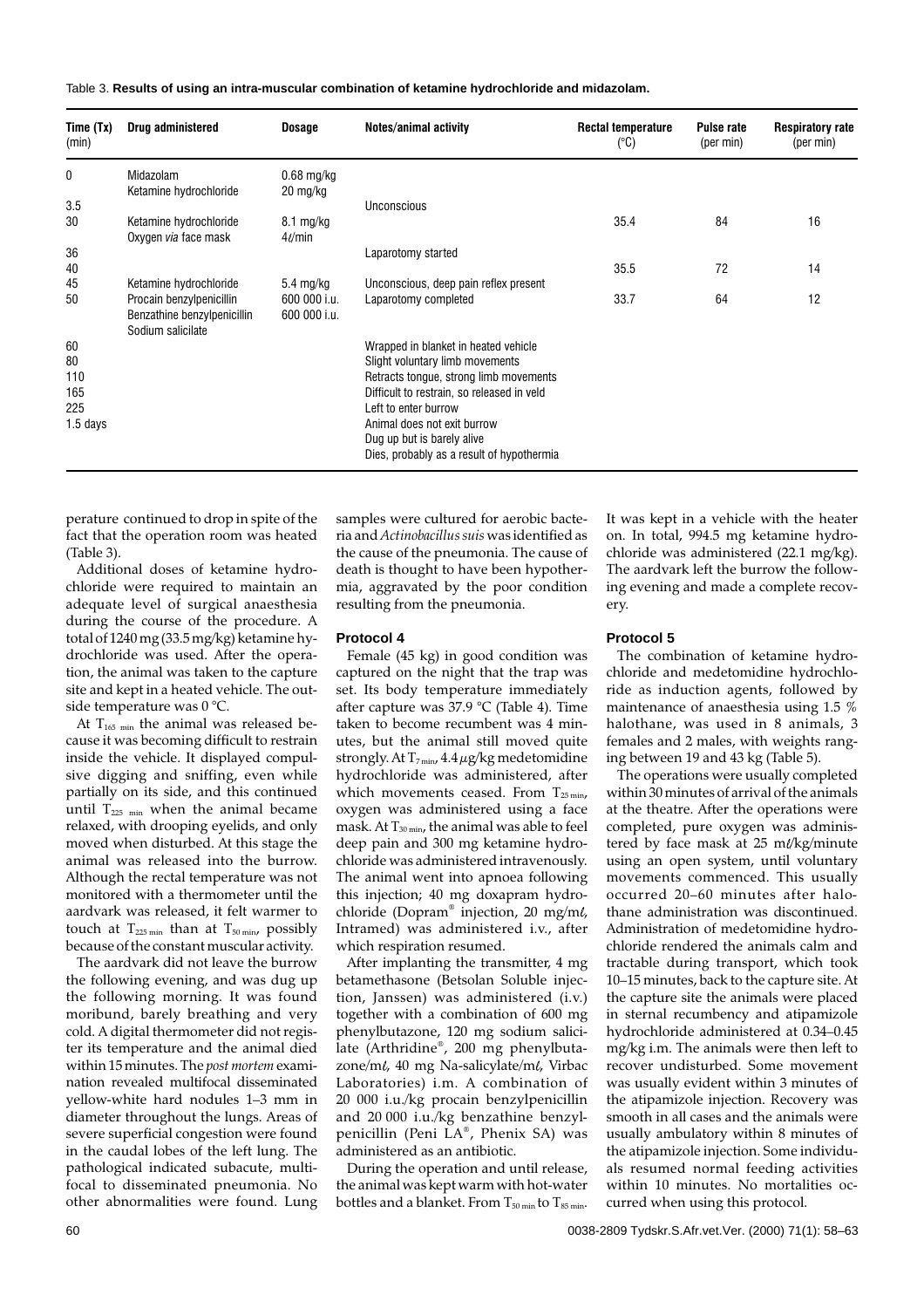Table 4. **Results of using an intra-muscular combination of ketamine hydrochloride and midazolam.**

| Time (Tx)<br>(min) | Drug administered                                                                           | <b>Dosage</b>                                          | <b>Notes/animal activity</b>                                                | <b>Rectal temperature</b><br>$(^{\circ}C)$ | <b>Pulse rate</b><br>(per min) | <b>Respiratory rate</b><br>(per min) |
|--------------------|---------------------------------------------------------------------------------------------|--------------------------------------------------------|-----------------------------------------------------------------------------|--------------------------------------------|--------------------------------|--------------------------------------|
| 0                  | Midazolam<br>Ketamine hydrochloride                                                         | $0.28$ mg/kg<br>$15.5 \text{ mg/kg}$                   |                                                                             |                                            |                                |                                      |
| 4                  |                                                                                             |                                                        | Tractable but strong movements                                              |                                            |                                |                                      |
| 7<br>11            | Medetomidine hydrochloride                                                                  | $0.0044$ mg/kg                                         | Tractable but strong movements<br>Unconscious, no voluntary movement        |                                            |                                |                                      |
| 25                 | Oxygen via face mask                                                                        | $2\ell$ min                                            | Laparotomy started                                                          | 35                                         | 96                             | 12                                   |
| 30                 | Ketamine hydrochloride i.v.                                                                 | 6.6 mg/kg                                              | Deep pain reflex present<br>Slight limb movements                           | 35.3                                       | 72                             | 12                                   |
| 31<br>31.5         | Doxapram hydrochloride i.v.                                                                 | 40 ma                                                  | Apnoea after ketamine<br>Respiration resumed                                |                                            |                                |                                      |
| 40                 |                                                                                             |                                                        |                                                                             | 35.2                                       | 76                             | 12                                   |
| 45                 |                                                                                             |                                                        | Laparotomy completed                                                        | 35.1                                       | 80                             | 12                                   |
| 48                 | Betamethasone i.v.<br>Procain benzylpenicillin<br>Benzathine benzylpenicillin<br>Arthridine | 4 mg<br>600 000 i.u.<br>600 000 i.u.<br>$3 m\ell$ i.m. |                                                                             |                                            |                                |                                      |
| 50                 |                                                                                             |                                                        | Wrapped in blanket in heated vehicle                                        | 35                                         | 80                             | 12                                   |
| 60                 |                                                                                             |                                                        | Legs and ears moving, retracts tongue                                       | 34.9                                       | 78                             | 12                                   |
| 85                 |                                                                                             |                                                        | Released because difficult to restrain<br>Uncoordinated when trying to walk | 35.7                                       | 80                             | 16                                   |
| 160<br>170         |                                                                                             |                                                        | Walks 2-3 paces before falling over<br>Walks 5-10 paces before falling over |                                            |                                |                                      |
| 190<br>195         |                                                                                             |                                                        | Walks almost normally<br>Finds and enters burrow                            |                                            |                                |                                      |
| 1day               |                                                                                             |                                                        | Animal out of burrow, recovers fully                                        |                                            |                                |                                      |

# **DISCUSSION**

## **Protocol 1**

The 1st drug combination of ketamine hydrochloride–medetomidine hydrochloride provided effective immobilisation and subsequent anaesthesia. It appeared, however, that deep pain reflexes should be monitored from  $T_{30 \text{ min}}$ onwards, as the animal woke up suddenly at  $T_{80 \text{ min}}$ . Increasing the ketamine

hydrochloride dose to 4 mg/kg may be advantageous, particularly if surgery is intended. The advantage of this combination is the availability of an antidote for medetomidine hydrochloride (atipamezole hydrochloride), as well as the relatively low dose rate needed for ketamine hydrochloride. Enough time should be allowed for the ketamine hydrochloride to be metabolised and eliminated before the atipamizole hydrochloride is administered.

After the animal awoke suddenly, ketamine hydrochloride was administered on 3 separate occasions to restrain the animal. These additional doses of ketamine, however, seemed to have less effect, and were of shorter duration, than the single 1st injection given.

## **Protocol 2**

A ketamine hydrochloride-xylazine

Table 5. **Summary of results using and intra-muscular combination of ketamine hydrochloride and medetomidine hydrochloride to immobilise aardvarks**  $(n = 6)$ , followed by maintenance with 1.5 % halothane.

| Time (Tx)<br>(min)       | Drug administered                                                         | Average<br>dosage                                       | <b>Dosage</b><br>range                                           | Notes/animal activity                                                                                                      | <b>Rectal</b><br>temperature<br>$(^{\circ}C)$ | <b>Pulse</b><br>rate<br>(per min) | Respiratory<br>rate<br>(per min) |
|--------------------------|---------------------------------------------------------------------------|---------------------------------------------------------|------------------------------------------------------------------|----------------------------------------------------------------------------------------------------------------------------|-----------------------------------------------|-----------------------------------|----------------------------------|
| 0                        | Ketamine hydrochloride<br>Medetomidine hydrochloride<br>Atropine sulphate | $3.45 \text{ mg/kg}$<br>$0.0825$ mg/kg<br>$0.035$ mg/kg | $2.8 - 4.1$ mg/kg<br>$0.074 - 0.09$ mg/kg<br>$0.02 - 0.05$ mg/kg |                                                                                                                            |                                               |                                   |                                  |
| $3 - 5$                  |                                                                           |                                                         |                                                                  | Unconscious                                                                                                                | 36.6                                          | $75 - 91$                         | 15 (8–28)                        |
| 15                       | Oxygen via face mask<br>Halothane via face mask                           | 25 ml/kg/min<br>1.5%                                    |                                                                  | Arrival at theatre                                                                                                         |                                               |                                   |                                  |
| 20                       |                                                                           |                                                         |                                                                  | Laparotomy starts                                                                                                          |                                               |                                   |                                  |
| 45                       | Oxygen via face mask<br>Halothane via face mask                           | 25 m $\ell$ /kg/min<br>1.5%                             |                                                                  | Laparotomy ends                                                                                                            |                                               |                                   |                                  |
| $65 - 120$<br>$80 - 120$ |                                                                           |                                                         |                                                                  | Voluntary movements start<br>Arrive at release site in heated<br>vehicle wrapped in blanket                                | 34.7                                          | $65 - 74$                         | 12                               |
| 88-128                   | Atipamezole hydrochloride                                                 | $0.39$ mg/kg                                            | $0.34 - 0.45$ mg/kg                                              | On arrival at release site<br>Ambulatory within $\pm 8$ minutes<br>after atipamezole injection<br>Animal enters 1st burrow |                                               |                                   |                                  |
| 1 day                    |                                                                           |                                                         |                                                                  | All animals exit burrows<br>All animals recover fully                                                                      |                                               |                                   |                                  |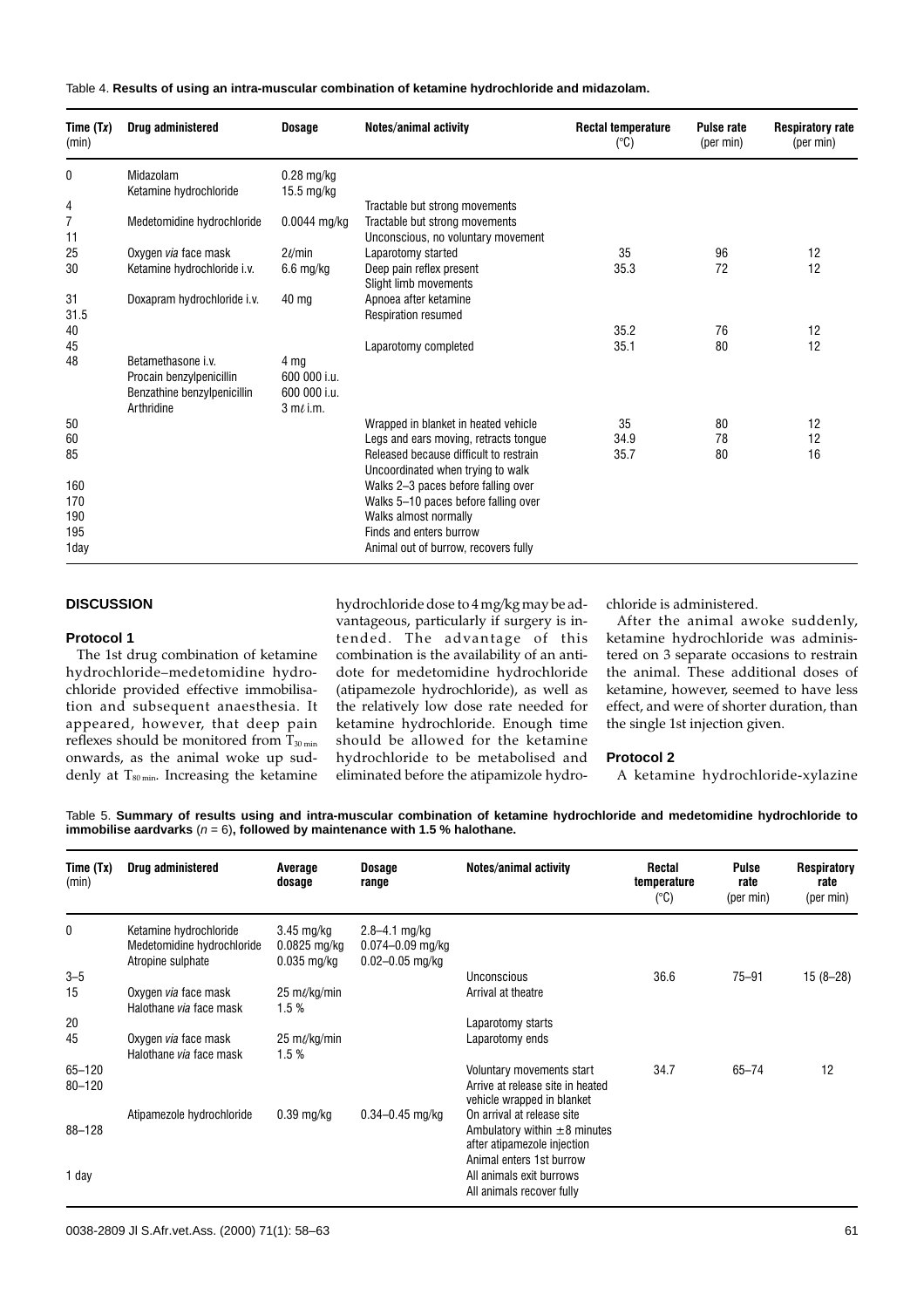hydrochloride combination was previously used to immobilise aardvark at Tussen-die-Riviere<sup>3</sup>. The dosages used were 10 mg/kg ketamine hydrochloride and 1.5 mg/kg xylazine hydrochloride, but no details were provided on the effect of this combination. From the current work, it appears that xylazine hydrochloride at 1 mg/kg and ketamine hydrochloride at 20 mg/kg should work well, especially for surgical procedures. For restraint, ketamine hydrochloride at 15 mg/kg should keep the animal immobilised for about 20 minutes.

In this study the ketamine hydrochloride-xylazine hydrochloride combination resulted in the death of the 1st animal by asphyxiation in the burrow after release. From Table 2 it can be seen that ketamine hydrochloride was administered 4 times, and in addition the animal was given a dose of medetomidine hydrochloride. The final dose of ketamine hydrochloride was administered only 20 minutes before the release of the animal, and this probably played an important part in its death. Ketamine hydrochloride appears to be effective in immobilising the animal for at least 1 hour. Had this animal been maintained on halothane, as were the last 5 aardvarks, and time allowed for the effects of the ketamine hydrochloride to wear off, it may have survived. In addition to the effects of the drugs, this aardvark had been confined to its burrow for 3 days, during which time it could not have eaten. It was probably in a weakened condition and this may have contributed to its death. After the aardvark died it was decided to let all animals recover fully from anaesthesia before allowing them to enter a burrow.

As was the case with the 1st drug combination, additional doses of ketamine hydrochloride administered when the aardvark showed signs of regaining consciousness had less effect than the initial doses. Maintenance by halothane after the initial immobilisation appears to be a safer approach than administering additional ketamine hydrochloride.

Another disadvantage of the ketamine hydrochloride-xylazine hydrochloride combination without halothane is the stormy recovery that results if the sedative is not reversed. The use of flumazenil as a diazopenone antidote might well have alleviated this problem, but it is unfortunately too expensive for routine use. The use of atipamizole hydrochloride is therefore recommended when xylazine hydrochloride is used in combination with ketamine hydrochloride. A dosage of 1 mg atipamizole should be used for every 8–12 mg xylazine hydro $chloride<sup>1</sup>$ .

# **Protocols 3 and 4**

Midazolam was used as a premedication drug because it is known to cause amnesia. Human patients usually have no recollection of events during and immediately before a procedure being conducted after administration of midazolam. Dosages of midazolam for humans are 0.3–0.335 mg/kg for induction of anaesthesia and 0.15 mg/kg for premedication. Recovery times range from 30–80 minutes. As one of the aims of the project was to habituate the aardvarks to humans, and to be able to immobilise the animals on more than 1 occasion, it was thought that drug-induced amnesia would be beneficial.

In both cases where ketamine hydrochloride was used in combination with midazolam, additional ketamine was needed during the laparotomy to maintain adequate levels of anaesthesia. This is not ideal, as additional doses have less effect, therefore higher doses are required. In the case of the 2nd animal (protocol 4), medetomidine was administered at  $T_{7 min}$  to induce better relaxation. A further disadvantage of using midazolam without the antidote was that the animals recovered badly. The 4th animal (which survived) took almost 190 minutes before it could walk normally, while the 3rd animal did not recover fully and died. This animal was in relatively poor condition, with many external parasites (Hybophthyridae), so it is likely that poor health and slow recovery from the midazolam contributed to its death.

If midazolam is used in combination with ketamine hydrochloride, the midazolam dose of 0.3 mg/kg in conjunction with ketamine hydrochloride at 20 mg/kg appears to be suitable for surgical procedures. Although limb movements were present after 15 mg/kg ketamine hydrochloride, this dose might be sufficient for short procedures, *e.g.* marking or weighing. The total dose of ketamine hydrochloride required was greatest when used in combination with midazolam.

The only tranquilliser that significantly decreased the required ketamine hydrochloride dose was medetomidine hydrochloride. With xylazine hydrochloride and midazolam, the ketamine hydrochloride dose needed to produce anaesthesia was 15–33 mg/kg , compared to 3 mg/kg in combination with medetomidine hydrochloride. The other advantage of medetomidine hydrochloride is the availability of the antidote atipamizole.

#### **Protocol 5**

The most effective combination used was induction by ketamine hydrochloride at 3 mg/kg and 80 µg/kg medetomidine hydrochloride, followed by maintenance with 1.5 % halothane. Induction time was 2.5–3.0 minutes. The main advantage of this protocol is the low effective dosage of ketamine hydrochloride needed. Ketamine hydrochloride at a dose rate of 0.8–1.6 mg/kg together with 60–100 µg/kg medetomidine hydrochloride has been found effective in ruminants. Felids, ursids and canids have been immobilised with 2.5–3 mg/kg in combination with medetomidine hydrochloride as above; the dose of ketamine hydrochloride is higher (5–8 mg/kg ) in primates $^1$ .

In the aardvark, induction was achieved using 3 mg/kg ketamine hydrochloride together with 0.08 mg/kg medetomidine hydrochloride. After surgery, 45–60 minutes later, the effect of ketamine hydrochloride appeared to be minimal. Maintaining the animal on oxygen or air for 20–40 minutes after the procedure reduced the effects of the halothane. The decision to administer the atipamizole was usually based on the detection of slight limb movement or subjectively by smelling the strength of the halothane on the breath of the aardvark. Soon after the laparotomy, the smell of halothane on the breath of the animal is strong, and diminishes later. Once the halothane level has fallen so that it is not easily detected by smell, the administration of atipamizole will result in a smooth recovery within 7–8 minutes.

One of the advantages of using halothane to maintain anaesthesia during the operations was that the initial drug dosages required were much lower, and that additional doses during the operations were not required. Apart from reducing costs, risks to the animals are reduced by decreased drug administration and improved recovery.

## **Problems encountered**

Three problems were experienced: a) asphyxiation due to allowing the animal to enter its burrow before becoming fully conscious, b) determining the depth of anaesthesia, and c) reduced body temperature.

All animals that awoke from anaesthesia without receiving an antidote to the sedative, displayed compulsive digging. This might be due to the hallucinating side-effects of ketamine hydrochloride. In these instances, the animals had to be kept under observation until able to walk without falling over. Animals should only be released into a burrow when fully awake, otherwise suffocation might result.

Depth of anaesthesia was difficult to determine with all the protocols used. It appeared that the palpebral reflex, as well